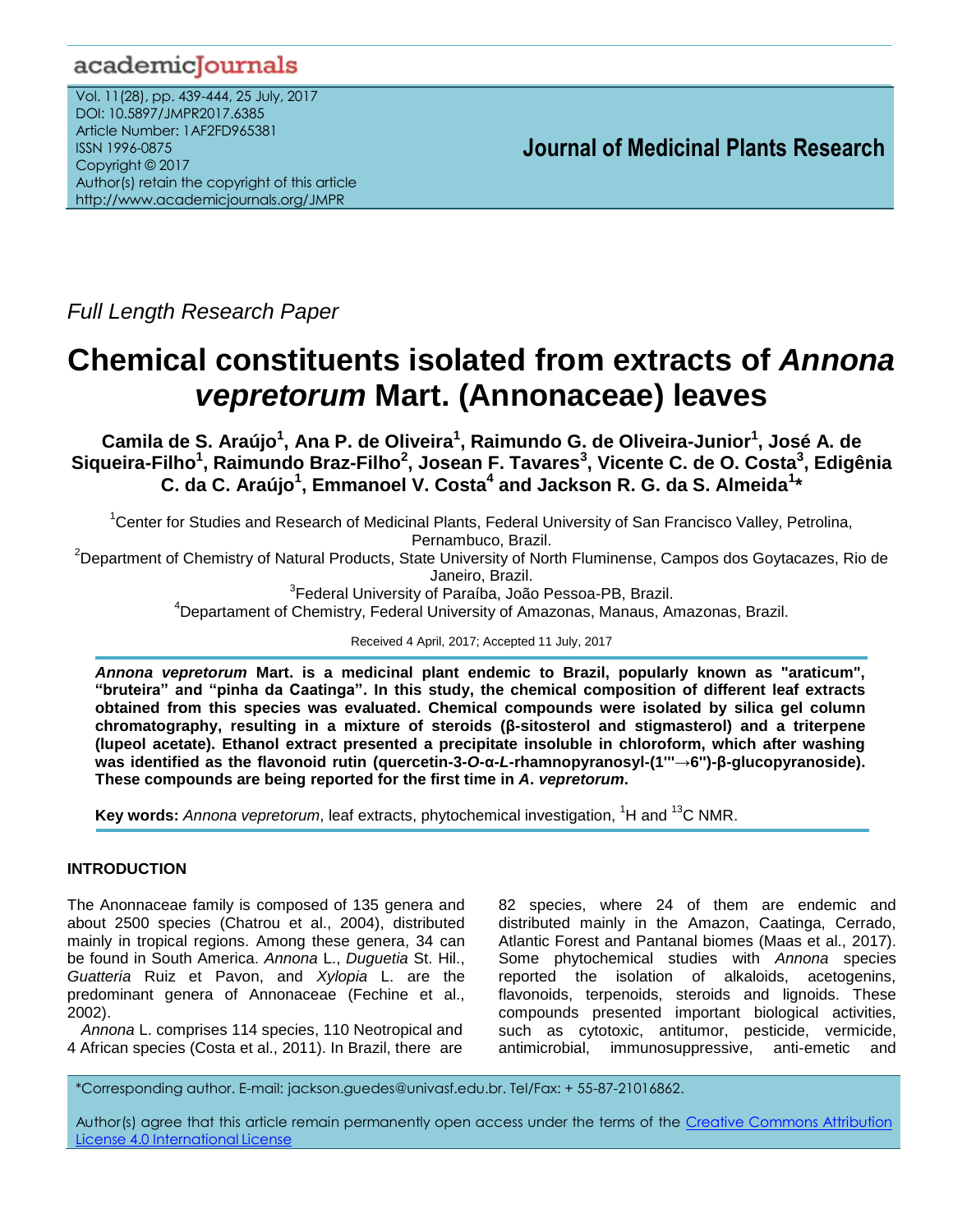antimalarial (Dutra et al., 2012; Costa et al., 2011; Cruz et al., 2011; Santos et al., 2007; Di Stasi and Hiruma-Lima, 2002).

*Annona vepretorum* Mart. is a tree popularly known as "araticum", "bruteira", and "pinha da Caatinga", predominantly tropical, endemic to Brazil and distributed in the Caatinga biome (Maas et al., 2017; Dutra et al., 2014; Santos et al., 2012; Costa et al., 2011). *A. vepretorum* is widely used in human nutrition (Costa et al., 2012). Phytochemical studies have shown spathulenol as the major component of its essential oil (Araújo et al., 2015). Seven diterpenes, two sesquiterpenes and three steroids were reported in the stem bark of *A. vepretorum* (Dutra et al., 2014). Other studies described the isolation and identification of six alkaloids from the leaves of *A. vepretorum* (Teles et al., 2015).

Previous reports showed that the crude ethanol extract and fractions (hexane and chloroform) from the leaves of *A. vepretorum* exhibited cytotoxic activity against human ovarian, human colorectal and human glioblastoma tumor cell lines. These samples also exhibited strong antibacterial activity against *Escherichia coli* (Almeida et al., 2014). Studies performed by our research group have shown that the crude ethanol extract from the leaves of *A. vepretorum* had sedative activity without affecting the motor coordination in mice. In addition, significant antinociceptive and anti-inflammatory properties were demonstrated and other results suggested that the extract may be useful in the orofacial pain treatment (Diniz et al., 2013; Silva et al., 2015; Silva et al., 2016).

In this paper, we described for the first time the isolation and characterization of four chemical constituents obtained from the ethanol extract of *A. vepretorum* leaves.

#### **MATERIALS AND METHODS**

#### **General experimental procedures**

 ${}^{1}$ H and  ${}^{13}$ C NMR spectra were obtained on a Bruker NMR spectrometer (DRX 500), operating at a frequency of 200 MHz for  $1H$  and 50 MHz for  $13C$ . The samples were prepared in deuterated solvents CIL (Cambridge Isotopes Laboratories) (CDCI<sub>3</sub> and CD<sub>3</sub>OD). Chemical shifts (δ) were referenced to the <sup>1</sup>H-NMR peaks characteristic of protons belonging to the non-deuterated solvents in relation to TMS: Chloroform ( $\delta_H$  = 7.24,  $\delta_C$  = 77.0) and CD<sub>3</sub>OD ( $\delta_H$  = 4.84 and 3.30,  $\delta_C$  = 49.0). For adsorption column chromatography (CC), it was used silica gel 60 (70-230 mesh, ASTM), with 0.063 to 0.200 mm particles (Merck® ). For thin layer chromatography (TLC), silica gel 60 PF<sub>254</sub> was used (Merck®). Fractions were monitored by analytical thin layer chromatography (TLC - Aluminum  $F_{254}$ ), determining the purity of the sample when a single spot was observed after staining under UV irradiation chamber (254 and 365 nm), eluted with at least three solvent systems.

#### **Plant material**

Leaves of *A. vepretorum* were collected in December 2010 and

January 2012, in Jaguarari-BA and Petrolina-PE, respectively. The plant material was identified by the botanist José Alves de Siqueira Filho. The material of the first collection was compared to the voucher specimen #946 and the voucher specimen of the species of the second collection was deposited in the Herbarium of San Francisco Valley (HVASF) at the Federal University of San Francisco Valley (UNIVASF) under number #18350.

#### **Extraction and isolation**

The plant material was dried in an oven with circulating air at an average temperature of 40°C for 72 h, obtaining the dried and pulverized plant material for the first (1400 g) and the second sample (431 g). The dried and powdered plant material was submitted to exhaustive maceration with 95% ethanol. The extractive obtained solution was concentrated on a rotatory evaporator (50°C) to give the crude ethanol extract of the first sample (Av-EEB1, 600 g) and ethanol extract of the second collection (Av-EEB2, 135 g). The material was partitioned to isolate the chemical constituents.

Av-EEB1 was solubilized in a mixture of MeOH: $H<sub>2</sub>O$  (3:7) and then fractionated with hexane and chloroform solvents in ascending order of polarity (Oliveira et al., 2010), yielding two fractions: Hexane (Av-Hex1) and chloroform (Av-CHCl<sub>3</sub>1).

Av-EEB2 had a precipitate which was washed with chloroform to give a yellow amorphous powder, soluble in methanol, identified as compound **1** (36.0 mg).

Av-CHCl $_3$ 1 fraction (4.0 g) was subjected to column chromatographic using silica gel 60 as stationary phase and hexane, chloroform and methanol as eluents, alone or in binary solvent mixtures, in an ascending concentration gradient. Fraction 68 was washed with methanol to achieve a soluble phase (supernatant) and an insoluble phase (precipitate). The precipitate, white in color, was subsequently identified as a mixture of two substances, **2** and **3** (12.3 mg).

Fraction 110 to 133 was purified by preparative thin layer chromatography (TLC preparative), using a mixture of hexane/chloroform (50:50) as eluent, and the procedure was performed twice, in succession, resulting in the isolation of compound **4** (61.3 mg).

#### **RESULTS AND DISCUSSION**

Av-EEB2 presented a yellow precipitate, which was washed with chloroform and identified as the flavonoid rutin  $(1)$ . The chloroform fraction  $(Av\text{-CHCl}_31)$  was subjected to classic chromatography, obtaining three substances, β-sitosterol (**2**), stigmasterol (**3**) and lupeol acetate (**4**). The chemical structures of the compounds are shown in Figure 1.

Rutin (quercetin-3-*O*-α-*L*-rhamnopyranosil-(1'''→6'')-βglucopyranoside) **(1)** was obtained as a yellow amorphous powder, which presented a melting point between 177 and 179°C as well as the *R<sup>f</sup>* value of 0.76 (acetone/acetic acid 10% - 5:1). The compound also revealed a yellow color when analyzed with polyethylene glycol diphenylborinate amino-2-ethyl reagent (NEU-PEG) in TLC plates. Such result suggests a positive reaction to flavonoids. The <sup>13</sup>C-NMR spectrum showed the presence of 27 signals, of which 15 belong to the aglycon unit. Among them, the signal at  $\delta_c$  179.5 that corresponds to the carbonyl carbon C-4 was highlighted.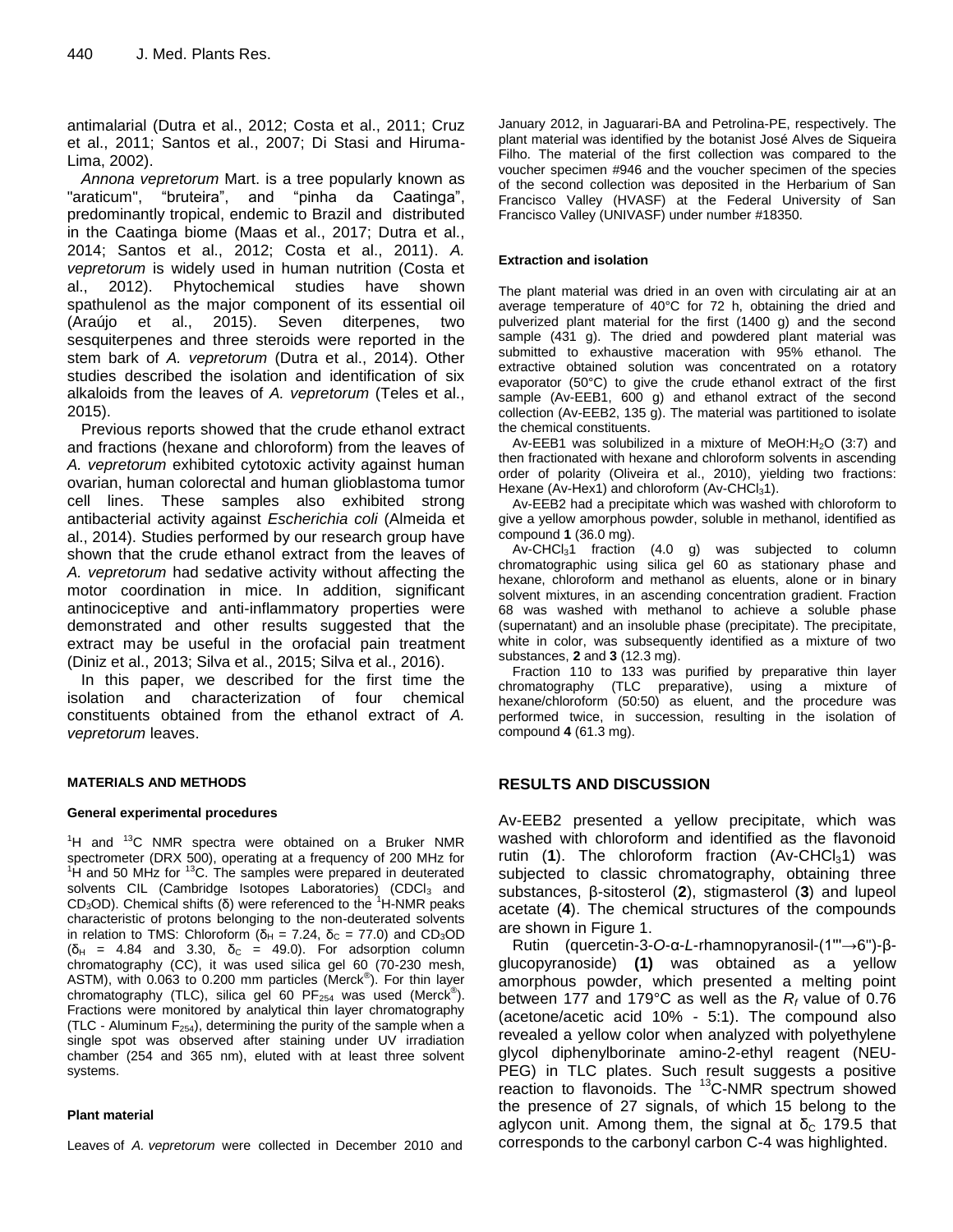

**Figure 1.** Chemical constituents isolated from the leaves of *A. vepretorum*.

DEPT 135 technique revealed 17 signals, including fifteen signals corresponding to CH carbons. In addition, characteristic signals of anomeric carbons for two glycosidic units at  $\delta_c$  105.8 and 104.9 and a methyl carbon signal at  $\delta_c$  18.0 (C-6"') was observed which corroborates the presence of a rhamnose glycoside unit. The signal at  $\delta_c$  68.7, a methylene carbon, indicated the presence of a glucose unit. The other signals, in the range of  $\delta_c$  69.7 to 78.1, were attributed to glycoside units. The <sup>1</sup>H-NMR spectrum showed signals of aromatic hydrogens at  $\delta_H$  7.61 (d,  $J = 2.1$  Hz, H-2'), 7.66 (dd,  $J =$ 2.1 and 8.4 Hz, H-6'), 6.87 (d, *J* = 8.4 Hz, H-5 '), 6.38 (d, *J* = 2.0 Hz, H-8) and 6.19 (d, *J* = 2.0 Hz, H-6). In addition, the hydrogen spectrum revealed the presence of signals related to two glycosidic units with multiple signals that were verified in the range of  $\delta_H$  3.29 to 3.81. Signals for two anomeric protons in  $\delta_H$  5.10 (d,  $J = 7.4$  Hz, H-1") and 4.52 (d, *J* = 1.3 Hz, H-1''') also were observed. According to these results, the first unit has been identified as glucose and the second one as rhamnose. The observed hydrogen correlations provided by the HOMO COSY spectrum confirmed the couplings between the signals at  $\delta_H$  6.87 (H-5') and  $\delta_H$  7.66 (H-6'). In the HMQC spectrum, it was observed a correlation between  $\delta_H$  5.10 (H-1") and δ<sub>C</sub> 135.8 (C-3), δ<sub>H</sub> 4.52 (H-1"') and δ<sub>C</sub> 68.7 (C-6"), confirming the position of the glycosidic groups in the structure (Table 1). From the obtained data and subsequent comparison with literature's information (Vandresen et al., 2010), the compound **1** was identified as rutin.

In studies conducted by Afanas'ev et al (1989), it was observed the effect of rutin on the smooth muscle without promoting potential toxicity. Several other routine activities have been also elucidated, such as the effectiveness of rutin in treating arthritis and anti-candida activity (Han, 2009), antihyperlipidemic activity (Santos et al., 1999), anticonvulsive (Nassiri-Asl et al., 2008), and anti-inflammatory effects (Guardia et al., 2001).

The mixture of β-sitosterol (**2**) and stigmasterol (**3**) was obtained as white crystals soluble in chloroform. The <sup>13</sup>C-DEPTQ NMR spectrum showed the presence of three non-hydrogenated carbons (δ<sub>c</sub> 140.7, 36.5, 42.2), fourteen methine carbons, twelve methylene carbons and nine methyl carbons. Among them, the presence of the oximethinic carbon at  $\delta_c$  71.8 related to C-3 and four olefinic carbons were highlight, of which two are common for both compounds:  $\delta_c$  140.7 and  $\delta_c$  121.7 (corresponding to C-5 and C-6, respectively). Besides, two olefinic signals at  $\delta_c$  138.2 (C-23) and  $\delta_c$  129.2 (C-22) were attributed to the double bond of the side chain present in stigmasterol structure (Table 2). The  ${}^{1}$ H-NMR spectrum revealed signals in the region of  $\delta_H$  0.8 to 2.0 related to methine, methylene and methyl groups. A multiplet at  $\delta_H$  3.51 and signals between  $\delta_H$  5.00 and 5.40 indicated the presence of the olefinic protons. In comparison with literature data (Chaturvedula and Prakash, 2012), the sample was identified as a mixture of β-sitosterol (**2**) and stigmasterol (**3**).

Lupeol acetate (**4**) was obtained as white crystals with  $R_f$  value of 0.95 (hexane:chloroform 1:1). The <sup>13</sup>C-NMR spectrum using the APT technique  $(CDCI<sub>3</sub>)$  revealed characteristic signals of terpenes: seven nonhydrogenated carbons, seven methine carbons, ten methylene carbons, and eight methyl carbons. In addition, it was observed the signal at  $\delta_c$  168.4 corresponding to a carbonyl carbon (C-1') as well as signals at  $\delta_c$  148.4 and 106.8 that are characteristic of double bonds between a carbon non-hydrogenated (C-20) and other methylene (C-29). NMR data led to the characterization of Av-4 as a pentacyclic triterpene lupane type (Table 2). The  ${}^{1}$ H-NMR spectrum showed signals in the region of  $\delta_H$  0.77 to 1.67 ppm related to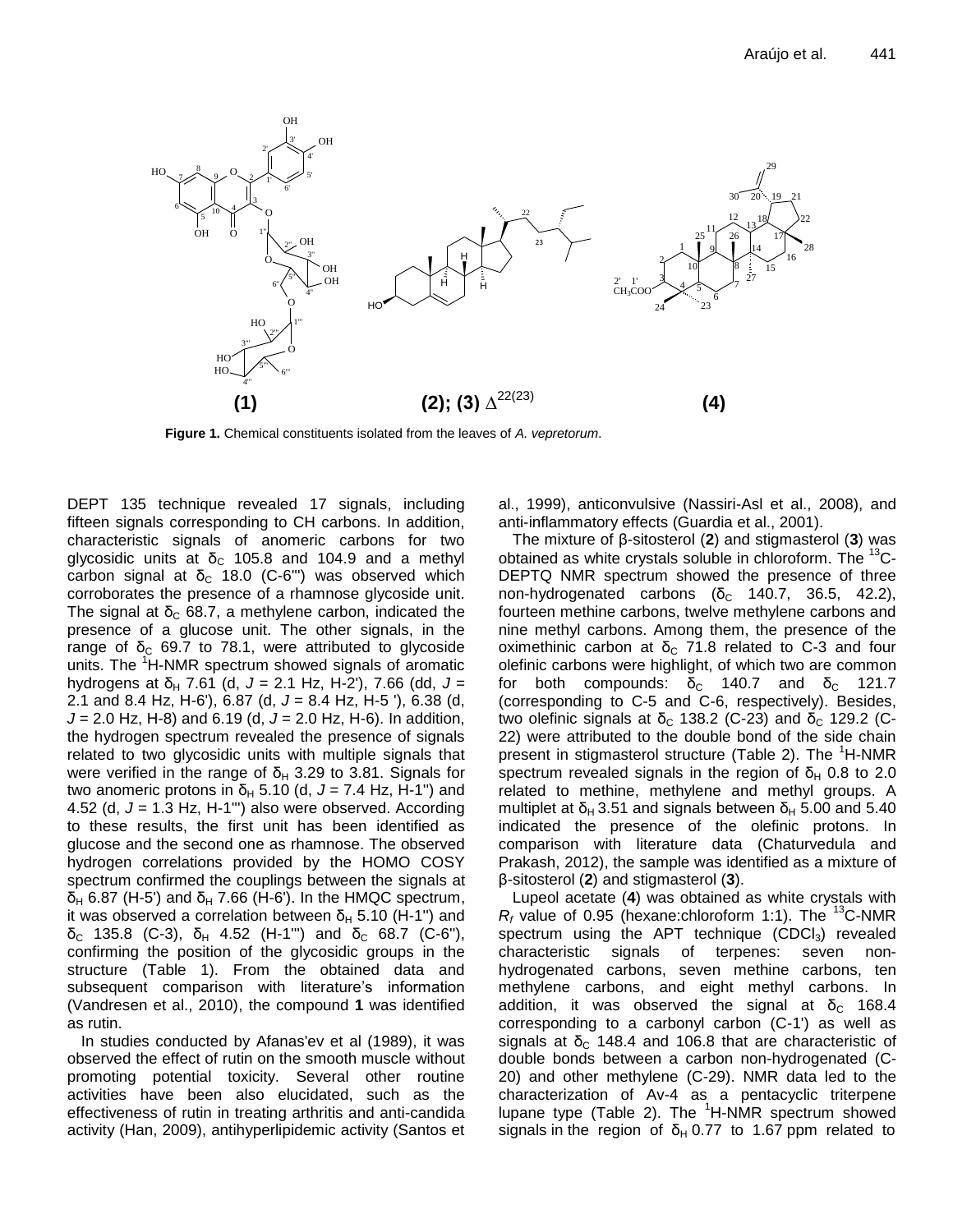| <b>Position</b>  |                     | $1H \times 13C$ - HMQC                                 | $1H \times 13C$ - HMBC          |                    | $1$ H $\times$ $1$ H - COSY |
|------------------|---------------------|--------------------------------------------------------|---------------------------------|--------------------|-----------------------------|
| $\mathbf C$      | $\delta_{\text{C}}$ | $\delta_{\mathsf{H}}$                                  | $\overline{^2}$ J <sub>CH</sub> | $3J_{CH}$          |                             |
| 2                | 158.6               |                                                        |                                 | H-2', H-6'         |                             |
| 3                | 135.8               |                                                        |                                 | $H-1"$             |                             |
| 4                | 179.5               |                                                        |                                 |                    |                             |
| $\mathbf 5$      | 163.1               |                                                        | $H-6$                           |                    |                             |
| $\overline{7}$   | 166.1               |                                                        | $H-8, H-6$                      |                    |                             |
| $\boldsymbol{9}$ | 159.5               |                                                        | H <sub>8</sub>                  |                    |                             |
| 10               | 105.8               |                                                        |                                 | H-6, H-8           |                             |
| 1'               | 123.3               |                                                        | $H-2'$ , $H-6'$                 | $H-5'$             |                             |
| $3^\circ$        | 145.9               |                                                        | $H-2'$                          | $H-5'$             |                             |
| 4'               | 149.9               |                                                        | $H-5'$                          | H-2', H-6'         |                             |
| <b>CH</b>        |                     |                                                        |                                 |                    |                             |
| 6                | 100.1               | 6.19 (d, $J = 2.0$ )                                   |                                 | $H-8$              |                             |
| 8                | 95.0                | 6.38 (d, $J = 2.0$ )                                   |                                 | $H-6$              |                             |
| $2^{\prime}$     | 117.9               | 7.61 (d, $J = 2.1$ )                                   |                                 | $H-6'$             |                             |
| $5^{\circ}$      | 116.2               | 6.87 (d, $J = 8,4$ )                                   | $H-6'$                          |                    | $H-6'$                      |
| $6^\prime$       | 123.7               | 7.66 (dd, $J = 2.1$ ; 8.4)                             | $H-5'$                          | $H-2$              | $H-5'$                      |
| 1"               | 104.9               | 5.10 (d, $J = 7.4$ )                                   |                                 |                    | $H-2"$                      |
| 2"               | 77.34               | $3.25 - 3.51$ (m)                                      | $H-3"$                          | $H-4"$             | H-1", H-3"                  |
| $3"$             | 75.9                | $3.25 - 3.51$ (m)                                      | H-2", H-4"                      | $H-5"$             | H-2", H-4"                  |
| 4"               | 71.5                | $3.25 - 3.51$ (m)                                      | H-3", H-5"                      | H-6"               | H-3", H-5"                  |
| $5"$             | 78.3                | $3.25 - 3.51$ (m)                                      |                                 |                    | H-4", H-6"                  |
| 1"               | 102.5               | 4.52 (d, $J = 1.3$ )                                   |                                 |                    | $H-2$ "                     |
| 2"               | 72.4                | $3.64$ (dd, $J = 1.3$ ; 3.3)                           | $H-3"$                          |                    | H-1"", H-3""                |
| 3"               | 72.2                | 3.54 (dd, $J = 3.3$ ; 9.5)                             | $H-2$ "                         |                    | H-2"", H-4""                |
| 4"               | 74.1                | 3.29(m)                                                | H-3"", H-5""                    | H-2"", H-6""       | H-3"", H-5""                |
| 5"               | 69.8                | $3.45$ (m)                                             | H-4"", H-6"", H-3""             | $H-1$ <sup>"</sup> | H-4"", H-6""                |
| CH <sub>2</sub>  |                     |                                                        |                                 |                    |                             |
| 6"               | 68.7                | $\alpha$ : 3.39 (m); $\beta$ : 3.81 (d, J = 10.0) H-5" |                                 | H-1"', H-4"'       | H-5"                        |
| CH <sub>3</sub>  |                     |                                                        |                                 |                    |                             |
| 6"               | 18.0                | 1.12 (d, $J = 6.2$ )                                   | $H-5"$                          | $H-4"$             | $H-5"$                      |

**Table 1.** <sup>1</sup>H NMR (200 MHz; MeOD) and <sup>13</sup>C NMR (50 MHz; MeOD) spectral data for compound **1** including results obtained by heteronuclear 2D shift-correlated HMQC and HMBC spectra.

Chemical shifts in δ (ppm) and coupling constants (*J*, in parenthesis) in Hz.

|  |  | Table 2. <sup>13</sup> C NMR (50 MHz; CDCl <sub>3</sub> ) spectral data for compounds 2/3 and 4. |
|--|--|--------------------------------------------------------------------------------------------------|
|--|--|--------------------------------------------------------------------------------------------------|

| <b>Position</b> |                      | $\delta_c$        |  |  |
|-----------------|----------------------|-------------------|--|--|
| C               | <b>Compounds 2/3</b> | <b>Compound 4</b> |  |  |
| 1               | 37.3                 | 38.4              |  |  |
| $\overline{2}$  | 31.7                 | 23.7              |  |  |
| 3               | 71.8                 | 81.0              |  |  |
| 4               | 42.3                 | 37.7              |  |  |
| 5               | 140.7                | 55.4              |  |  |
| 6               | 121.7                | 18.2              |  |  |
| 7               | 31.9                 | 34.2              |  |  |
| 8               | 31.9                 | 40.8              |  |  |
| 9               | 50.1                 | 50.3              |  |  |
| 10              | 36.5                 | 37.1              |  |  |
| 11              | 21.1                 | 20.9              |  |  |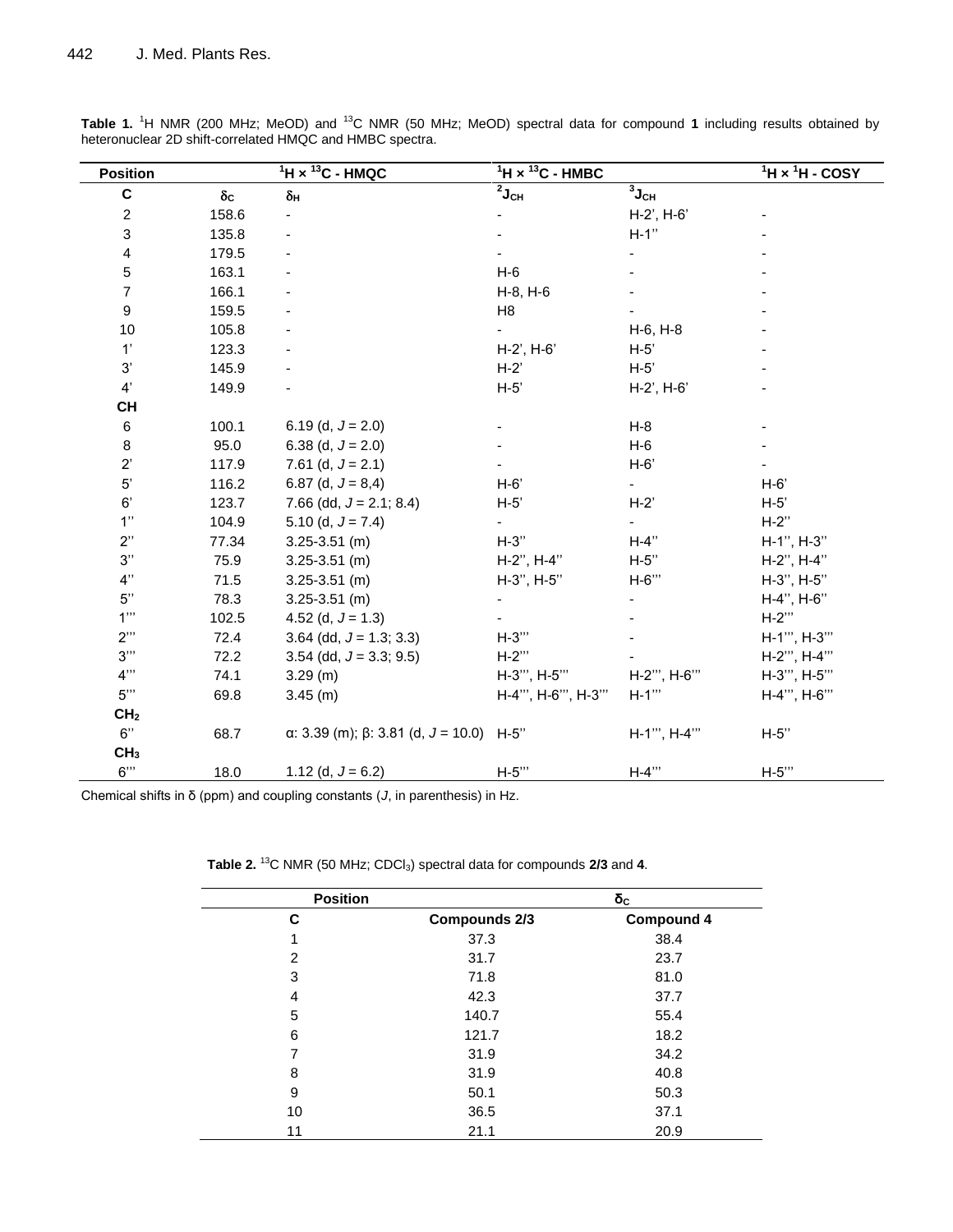| 12           | 39.8/39.7  | 25.1  |
|--------------|------------|-------|
| 13           | 42.2       | 38.1  |
| 14           | 56.8       | 43.0  |
| 15           | 24.3       | 27.4  |
| 16           | 29.1       | 35.6  |
| 17           | 56.0       | 42.8  |
| 18           | 11.9/12.0  | 48.3  |
| 19           | 19.4       | 48.0  |
| 20           | 36.2/40.5  | 150.9 |
| 21           | 18.8/21.2  | 28.7  |
| 22           | 33.9/138.2 | 40.0  |
| 23           | 26.0/129.2 | 27.9  |
| 24           | 45.8/51.2  | 16.1  |
| 25           | 28.9/29.7  | 16.0  |
| 26           | 19.8       | 16.5  |
| 27           | 19.0       | 14.5  |
| 28           | 23.1/25.4  | 18.0  |
| 29           | 12.0/12.3  | 109.3 |
| 30           |            | 19.3  |
| 1'           |            | 170.9 |
| $2^{\prime}$ |            | 19.7  |

**Table 2.** Cont'd.

methine, methylene and methyl groups. In addition, a singlet at  $\delta_H$  4.56, a doublet at  $\delta_H$  4.67 compatible with H-2' and olefinic hydrogen (H-29), and the signal at  $\delta_H$  2.02 compatible with H-30 were observed. After NMR analyses and subsequent comparison with the literature data (Silva et al., 1998), it was possible to identify the substance as lupeol acetate (**4**).

# **Conclusion**

Phytochemical investigation of *Annona vepretorum* extracts led to the isolation and identification of four compounds, a triterpene (lupeol acetate), two steroids (βsitosterol and stigmasterol) and a glycosylated flavonoid (rutin). These compounds have been reported for the first time in this species.

# **CONFLICTS OF INTERESTS**

The authors have not declared any conflict of interests.

# **ACKNOWLEDGMENTS**

This work was supported by grants from Brazilian agency CNPq (Process 470594/2013-6). The authors extend their thanks to CAPES for granted masters' scholarship. The authors wish to express their thanks to Centro de Referência para Recuperação de Áreas Degradadas (CRAD) for collection and botanical identification of the plant material.

#### **REFERENCES**

- Afanas'ev IB, Dcrozhko AI, Brodskii AV, Kostyuk VA, Potapovitch AI (1989). Chelating and free radical scavenging mechanisms of inhibitory action of rutin and quercetin in lipid peroxidation. Biochem. Pharmacol. 38(11):1763-1769.
- Almeida JRGS, Araújo CS, Pessoa CÓ, Costa MP, Pacheco AGM (2014). Atividade antioxidante, citotóxica e antimicrobiana de *Annona vepretorum* Mart. (Annonaceae). Rev. Bras. Frutic. 36:258-264.
- Araújo CS, Oliveira AP, Lima RN, Alves PB, Diniz TC, Almeida JRGS (2015). Chemical constituents and antioxidant activity of the essential oil from leaves of *Annona vepretorum* Mart. (Annonaceae). Pharmacogn. Mag. 11(43):615-618.
- Chatrou LW, Rainner H, Maas PJM (2004). Annonaceae. In N Smith, SA Mori, A Henderson, DW Stevenson and SV Heald (eds.). *Flowering plants of the Neotropics*. Princeton University Press, The New York Botanical Garden, Princeton, New York. pp. 18-20.
- Chaturvedula VSP, Prakash I (2012). Isolation of Stigmasterol and β-Sitosterol from the dichloromethane extract of *Rubus suavissimus*. Int. Curr. Pharm. J. 1(9):239-242.
- Costa EV, Dutra LM, Nogueira PCL, Moraes VRS, Salvador MJ, Ribeiro LH, Gadelha FR (2012). Essential oil from the leaves of *Annona vepretorum*: chemical composition and bioactivity. Nat. Prod. Commun. 7(2):265-266.
- Costa EV, Dutra LM, Jesus HCR, Nogueira PCL, Moraes VRS, Salvador MJ, Cavalcanti SC, Santos RL, Prata AP (2011). Chemical composition and antioxidant, antimicrobial, and larvicidal activities of the essential oils of *Annona salzmannii* and *A. pickelli* (Annonaceae). Nat. Prod. Commun. 6(6):907-912.
- Cruz PEO, Costa EV, Moraes VRS, Nogueira PCL, Vendramin ME, Barison A, Ferreira AG, Prata APN (2011). Chemical constituents from the bark of *Annona salzmannii* (Anonnaceae). Biochem. Syst. Ecol. 39(4-6):872-875.